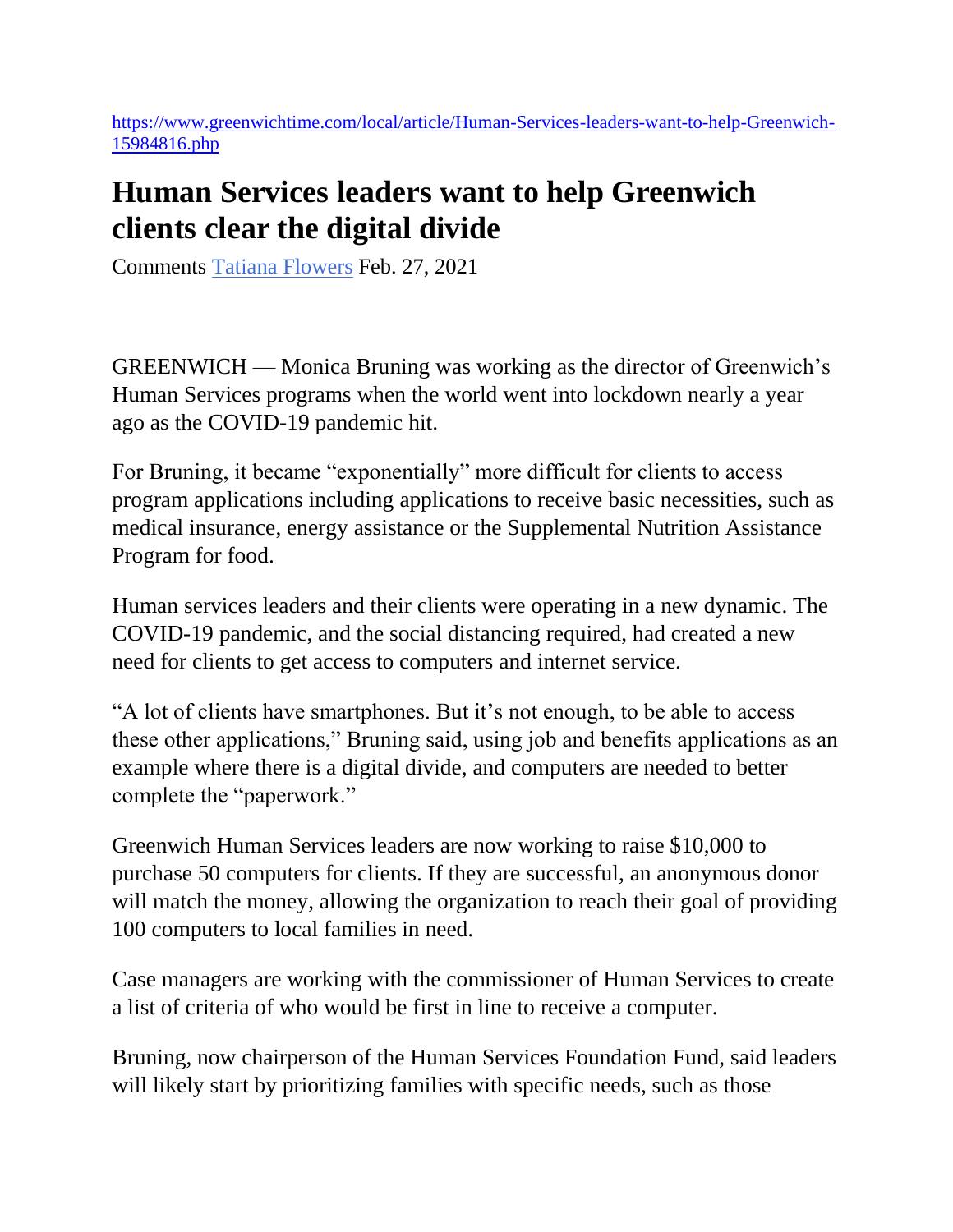receiving education or certification training online; parents of children with special needs who need support services online; and others who also need computers for work or their children's education.

Laura Poschar, a case manager for the Human Services Department who has 64 clients, said the new computers would give recipients a sense of increased independence. Since the COVID-19 pandemic began, she has been filling out applications for her clients.

"But it's really denying the clients the opportunity to see for themselves, and it's not the way you really would want to conduct case management, because the whole idea is to really help a client discover for themselves how to go through these processes," she said.

Darian Jones, coordinator for the Greenwich RITE Program, [helps job seekers](https://gcc02.safelinks.protection.outlook.com/?url=https%3A%2F%2Fwww.ctinsider.com%2Flocal%2Fgreenwichtime%2Farticle%2FRITE-program-in-Greenwich-helps-job-seekers-find-15064742.php&data=04%7C01%7CTatiana.Nichiforova%40greenwichct.org%7C0799a47950d64d5de0f108d8dbece9ee%7C0b5c882cbfa04a59b4b61e638dcf7814%7C1%7C0%7C637501157892054342%7CUnknown%7CTWFpbGZsb3d8eyJWIjoiMC4wLjAwMDAiLCJQIjoiV2luMzIiLCJBTiI6Ik1haWwiLCJXVCI6Mn0%3D%7C1000&sdata=Hstg3RTMkfyI%2BADeEE3FojsY75dfI0HOTB7gbiUBFaw%3D&reserved=0)  [find work opportunities,](https://gcc02.safelinks.protection.outlook.com/?url=https%3A%2F%2Fwww.ctinsider.com%2Flocal%2Fgreenwichtime%2Farticle%2FRITE-program-in-Greenwich-helps-job-seekers-find-15064742.php&data=04%7C01%7CTatiana.Nichiforova%40greenwichct.org%7C0799a47950d64d5de0f108d8dbece9ee%7C0b5c882cbfa04a59b4b61e638dcf7814%7C1%7C0%7C637501157892054342%7CUnknown%7CTWFpbGZsb3d8eyJWIjoiMC4wLjAwMDAiLCJQIjoiV2luMzIiLCJBTiI6Ik1haWwiLCJXVCI6Mn0%3D%7C1000&sdata=Hstg3RTMkfyI%2BADeEE3FojsY75dfI0HOTB7gbiUBFaw%3D&reserved=0) through the Family Centers program.



Family Centers Reaching Independence Through Employment (RITE) Program Coordinator Darian Jones chats with his client Mia Sambo, of Greenwich, in his office at Family Centers in Greenwich, Conn. Monday, Jan. 6, 2020. Sambo used the Family Centers RITE program to help land her dream job at an assisted living facility and start school full-time to become a social worker. Tyler Sizemore / Hearst Connecticut Media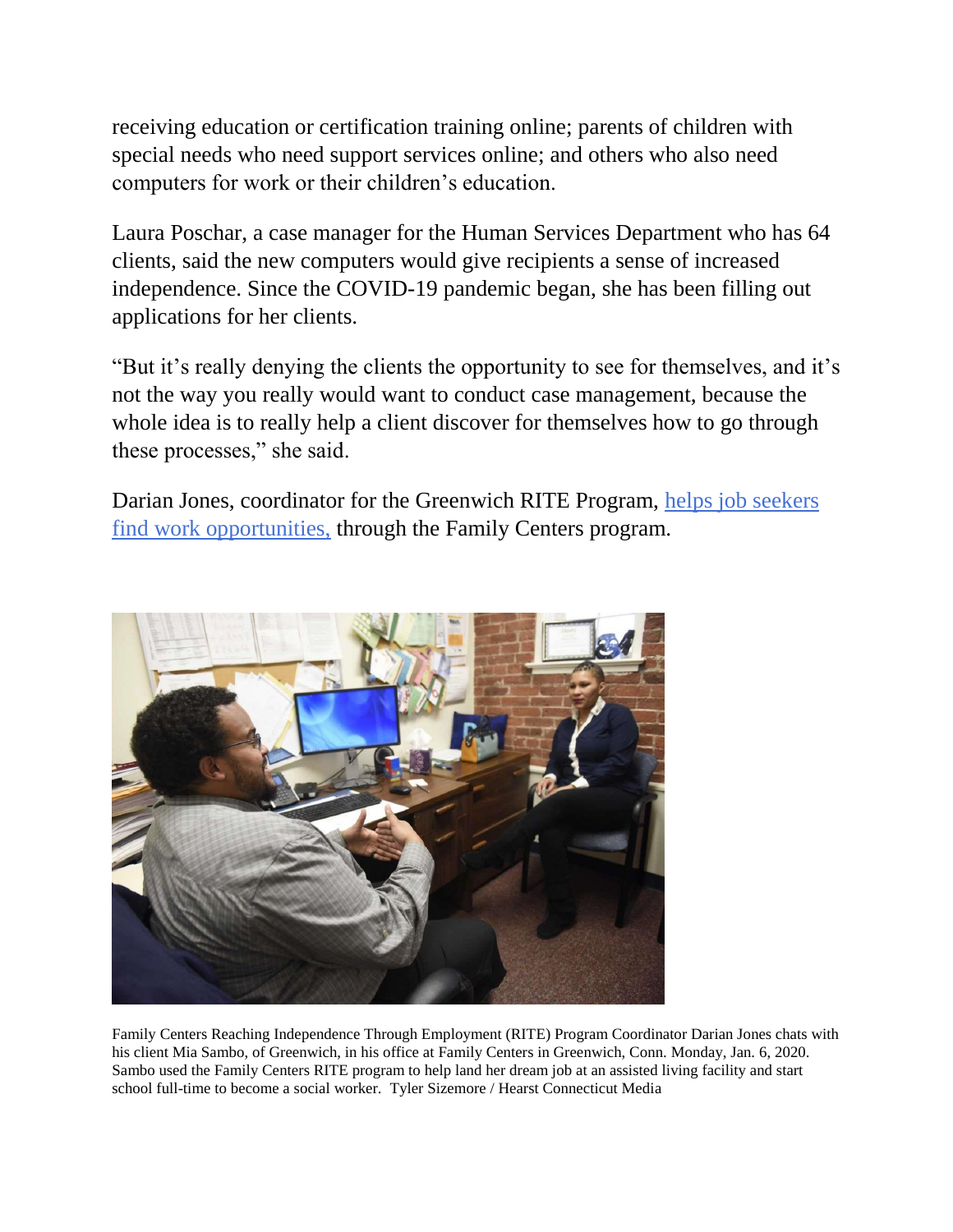He's not involved in the fundraising, but he was approached by Human Services leaders, who asked whether he has clients who need access to computers.

It definitely is a concern, Jones said. Dozens of clients have missed out on job opportunities because they applied using their cellphones or tablets, on small screens, causing them to make mistakes or miss important interview questions, he said.

"You can't see everything on the screen, and you don't see where you make mistakes. It's not as easy to edit. In some situations, the application is requesting you to put in your resume and you can't upload your resume as a document through your phone," Jones said.

"Now you're submitting an application where they requested the resume, without a resume, which usually means that it's thrown out," he added.

Often, Jones fills in applications for clients after they have made a preliminary attempt, but he said it often proves difficult and creates a barrier for clients already struggling to obtain basic necessities.



Yessenia Cordova, a parent who receives services from Greenwich-based Family Centers, is pictured receiving a computer from the human services organization. Contributed / Family Centers / Contributed Photo